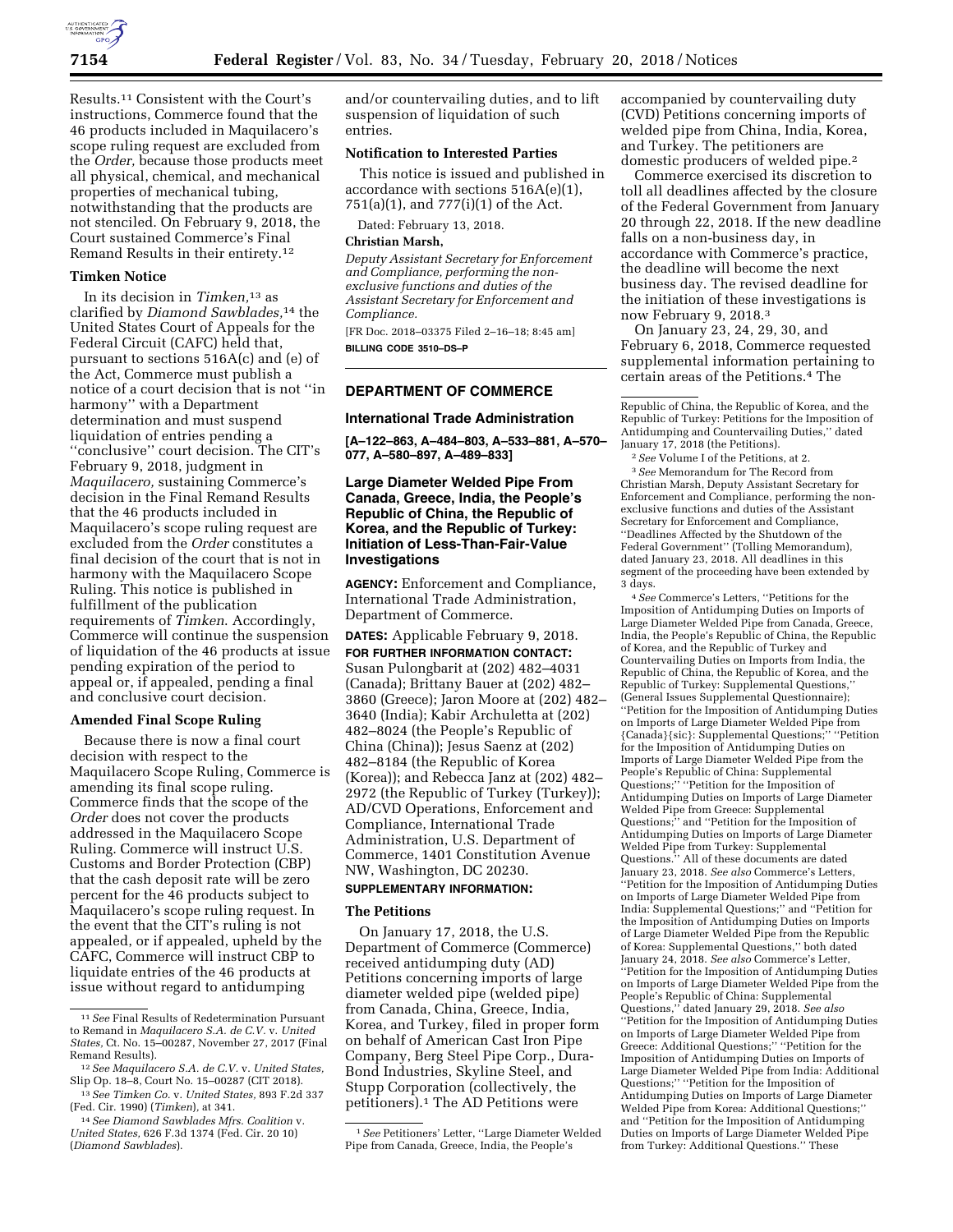petitioners filed responses to these requests on January 25, 26, 29, and 30, and February 1, 5, and 6, 2018.5 Also on

documents are all dated January 30, 2018. *See also*  Commerce's Memorandum to the File, ''Telephone Call with Petitioner's Counsel Regarding U.S. Price Calculation,'' dated February 6, 2018.

5*See* Petitioners' Letters, ''Large Diameter Welded Pipe from Canada, Greece, India, the People's Republic of China, the Republic of Korea and the Republic of Turkey: Response to the Department's January 23, 2018 Supplemental Questions Regarding Volume VIII of the Petition for the Imposition of Antidumping and Countervailing Duties,'' dated January 25, 2018 (China AD Supplement). *See also* Petitioners' Letters, ''Large Diameter Welded Pipe from Canada, Greece, India, the People's Republic of China, the Republic of Korea and the Republic of Turkey: Response to the Department's January 23, 2018 Supplemental Questions Regarding Volume I of the Petition for the Imposition of Antidumping and Countervailing Duties" (General Issues Supplement); "Large Diameter Welded Pipe from Canada, Greece, India, the People's Republic of China, the Republic of Korea and the Republic of Turkey: Response to the Department's January 23, 2018 Supplemental Questions Regarding Volume II of the Petition for the Imposition of Antidumping and Countervailing Duties'' (Canada AD Supplement); ''Large Diameter Welded Pipe from Canada, Greece, India, the People's Republic of China, the Republic of Korea and the Republic of Turkey: Response to the Department's January 23, 2018 Supplemental Questions Regarding Volume III of the Petition for the Imposition of Antidumping and Countervailing Duties'' (Greece AD Supplement); and ''Large Diameter Welded Pipe from Canada, Greece, India, the People's Republic of China, the Republic of Korea and the Republic of Turkey: Response to the Department's January 23, 2018 Supplemental Questions Regarding Volume X of the Petition for the Imposition of Antidumping and Countervailing Duties'' (Turkey AD Supplement). All of these documents are dated January 26, 2018. *See also*  Petitioners' Letters, ''Large Diameter Welded Pipe from Canada, Greece, India, the People's Republic of China, the Republic of Korea and the Republic of Turkey: Response to the Department's January 24, 2018 Supplemental Questions Regarding Volume IV of the Petition for the Imposition of Antidumping and Countervailing Duties'' (India AD Supplement); and ''Large Diameter Welded Pipe from Canada, Greece, India, the People's Republic of China, the Republic of Korea and the Republic of Turkey: Response to the Department's January 24, 2018 Supplemental Questions Regarding Volume VI of the Petition for the Imposition of Antidumping and Countervailing Duties'' (Korea AD Supplement), both dated January 29, 2018. *See also* Petitioners' Letter, ''Large Diameter Welded Pipe from Canada, Greece, India, the People's Republic of China, the Republic of Korea and the Republic of Turkey: Response to the Department's January 29, 2018 Supplemental Questions Regarding Volume VIII of the Petition for the Imposition of Antidumping and Countervailing Duties,'' dated January 29, 2018 (Second China AD Supplement). *See also* Petitioners' Letters, ''Large Diameter Welded Pipe from Canada, Greece, India, the People's Republic of China, the Republic of Korea and the Republic of Turkey: Response to the Department's January 30, 2018 Supplemental Questions Regarding Volume III of the Petition for the Imposition of Antidumping and Countervailing Duties;'' ''Large Diameter Welded Pipe from Canada, Greece, India, the People's Republic of China, the Republic of Korea and the Republic of Turkey: Response to the Department's January 30, 2018 Additional Questions Regarding Volume IV of the Petition for the Imposition of Antidumping and Countervailing Duties'' (Second India AD Supplement); ''Large Diameter Welded Pipe from

February 5, 2018, the petitioners submitted certain revisions to the scope.<sup>6</sup>

In accordance with section 732(b) of the Tariff Act of 1930, as amended (the Act), the petitioners allege that imports of welded pipe from Canada, China, Greece, India, Korea, and Turkey are being, or are likely to be, sold in the United States at less than fair value within the meaning of section 731 of the Act, and that such imports are materially injuring, or threatening material injury to, the domestic industry producing welded pipe in the United States. Consistent with section 732(b)(1) of the Act, the Petitions are accompanied by information reasonably available to the petitioners supporting their allegations.

Commerce finds that the petitioners filed the Petitions on behalf of the domestic industry because the petitioners are interested parties as defined in section 771(9)(C) of the Act. Commerce also finds that the petitioners demonstrated sufficient industry support with respect to the initiation of the AD investigations that the petitioners are requesting.7

6*See* Memorandum, ''Petitions for the Imposition of Antidumping and Countervailing Duties on Large Diameter Welded Pipe from Canada, Greece, India, the People's Republic of China, the Republic of Korea, and the Republic of Turkey: Phone Call with Counsel to the Petitioners,'' dated February 1, 2018; *see also* Petitioners' Letter, ''Large Diameter Welded Pipe from Canada, Greece, India, the People's Republic of China, the Republic of Korea and the Republic of Turkey: Petition Supplement on Scope and Industry Support,'' dated February 5, 2018 (Scope and Industry Support Supplement).

7*See* the ''Determination of Industry Support for the Petitions'' section, *infra.* 

#### **Periods of Investigation**

Because the Petitions were filed on January 17, 2018, pursuant to 19 CFR 351.204(b)(1), the period of investigation (POI) for the Canada, Greece, India, Korea, and Turkey investigations is January 1, 2017, through December 31, 2017. Because China is a non-market economy (NME) country, pursuant to 19 CFR  $351.204(b)(1)$ , the POI for the China investigation is July 1, 2017, through December 31, 2017.

### **Scope of the Investigations**

The product covered by these investigations is welded pipe from Canada, China, Greece, India, Korea, and Turkey. For a full description of the scope of these investigations, *see* the Appendix to this notice.

#### **Scope Comments**

During our review of the Petitions, Commerce issued questions to, and received responses from, the petitioners pertaining to the proposed scope to ensure that the scope language in the Petitions is an accurate reflection of the products for which the domestic industry is seeking relief.8 As a result of these exchanges, the scope of the Petitions was modified to clarify the description of merchandise covered by the Petitions. The description of the merchandise covered by this initiation, as described in the Appendix to this notice, reflects these clarifications.

As discussed in the preamble to Commerce's regulations, we are setting aside a period for interested parties to raise issues regarding product coverage (scope).9 Commerce will consider all comments received from interested parties and, if necessary, will consult with interested parties prior to the issuance of the preliminary determinations. If scope comments include factual information,10 all such factual information should be limited to public information. To facilitate preparation of its questionnaires, Commerce requests that all interested parties submit such comments by 5:00 p.m. Eastern Time (ET) on March 1, 2018, which is 20 calendar days from the signature date of this notice. Any rebuttal comments, which may include factual information, must be filed by 5:00 p.m. ET on March 12, 2018, which is the next business day after 10

Canada, Greece, India, the People's Republic of China, the Republic of Korea and the Republic of Turkey: Response to the Department's January 30, 2018 Additional Questions Regarding Volume VI of the Petition for the Imposition of Antidumping and Countervailing Duties'' (Second Korea AD Supplement); and ''Large Diameter Welded Pipe from Canada, Greece, India, the People's Republic of China, the Republic of Korea and the Republic of Turkey: Response to the Department's January 30, 2018 Supplemental Questions Regarding Volume X of the Petition for the Imposition of Antidumping and Countervailing Duties'' (Second Turkey AD Supplement). All of these documents are dated February 1, 2018. *See also* Petitioners' Letter, ''Large Diameter Welded Pipe from Greece: Supplement to the Petitions for the Imposition of Antidumping and Countervailing Duties'' (Second Greece AD Supplement), dated February 5, 2018. *See also* Petitioners' Letters, ''Large Diameter Welded Pipe from Canada, Greece, India, the People's Republic of China, the Republic of Korea and the Republic of Turkey: Submission of Declaration regarding Vol. III of the Petition on Antidumping and Countervailing Duties;'' and ''Large Diameter Welded Pipe from Canada, Greece, India, the People's Republic of China, the Republic of Korea and the Republic of Turkey: Clarification of Vol. IV India Dumping Margin,'' (Third India AD Supplement). Both of these documents are dated February 6, 2018.

<sup>8</sup>*See* General Issues Supplemental Questionnaire, at 4–5.

<sup>9</sup>*See Antidumping Duties; Countervailing Duties, Final Rule,* 62 FR 27296, 27323 (May 19, 1997).

<sup>10</sup>*See* 19 CFR 351.102(b)(21) (defining ''factual information'').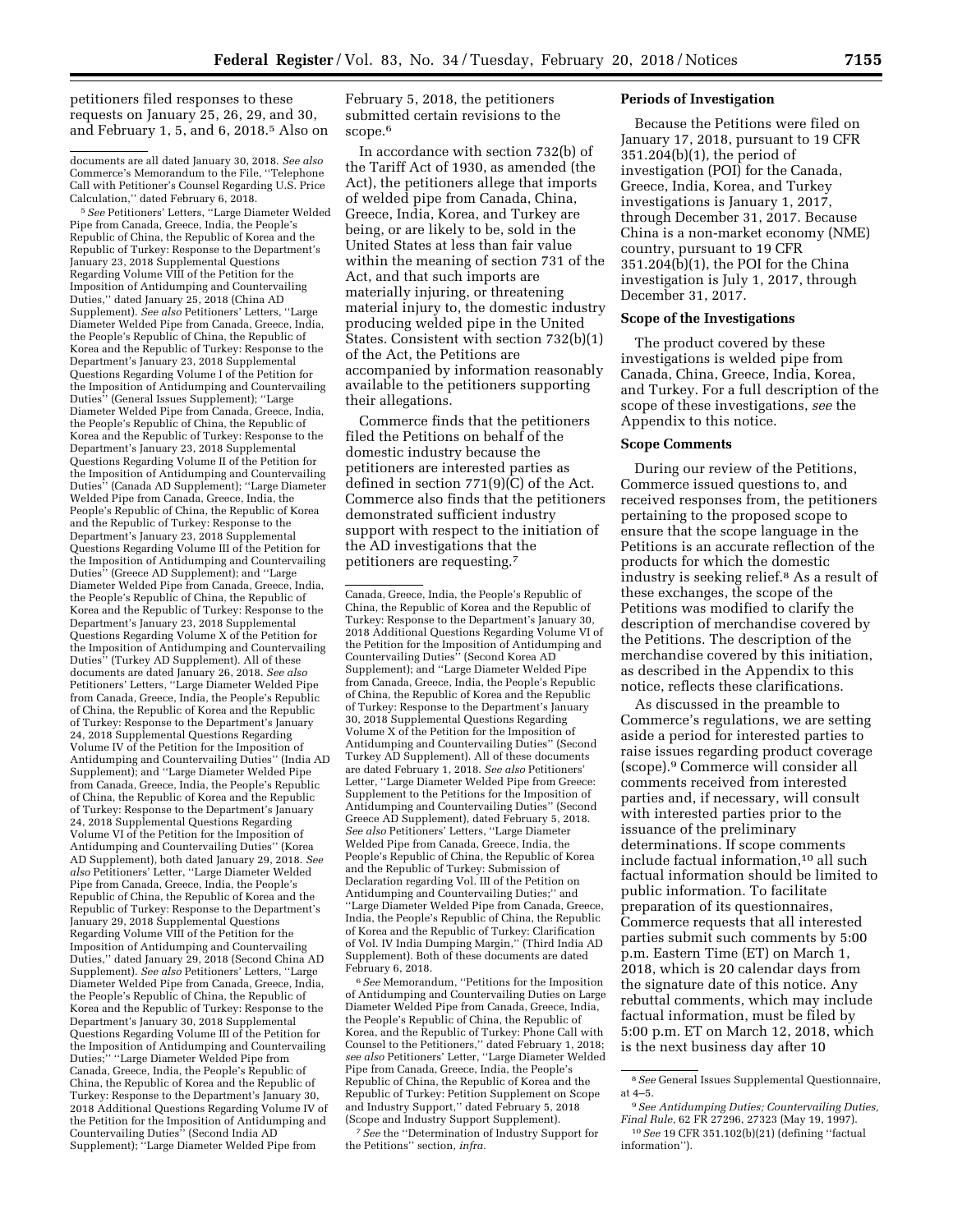calendar days from the initial comments deadline.11

Commerce requests that any factual information parties consider relevant to the scope of the investigations be submitted during this period. However, if a party subsequently finds that additional factual information pertaining to the scope of the investigations may be relevant, the party may contact Commerce and request permission to submit the additional information. All such submissions must be filed on the records of each of the concurrent AD and CVD investigations.

# **Filing Requirements**

All submissions to Commerce must be filed electronically using Enforcement and Compliance's Antidumping Duty and Countervailing Duty Centralized Electronic Service System (ACCESS).12 An electronically filed document must be received successfully in its entirety by the time and date it is due. Documents exempted from the electronic submission requirements must be filed manually (*i.e.,* in paper form) with Enforcement and Compliance's APO/Dockets Unit, Room 18022, U.S. Department of Commerce, 1401 Constitution Avenue NW, Washington, DC 20230, and stamped with the date and time of receipt by the applicable deadlines.

# **Comments on Product Characteristics for AD Questionnaires**

Commerce will provide interested parties an opportunity to comment on the appropriate physical characteristics of welded pipe to be reported in response to Commerce's AD questionnaires. This information will be used to identify the key physical characteristics of the merchandise under consideration in order to report the relevant costs of production accurately as well as to develop appropriate product-comparison criteria.

Interested parties may provide any information or comments that they feel are relevant to the development of an accurate list of physical characteristics. Specifically, they may provide comments as to which characteristics

*[%20Procedures.pdf](https://access.trade.gov/help/Handbook%20on%20Electronic%20Filling%20Procedures.pdf)*.

are appropriate to use as: (1) General product characteristics, and (2) productcomparison criteria. We note that it is not always appropriate to use all product characteristics as productcomparison criteria. We base productcomparison criteria on meaningful commercial differences among products. In other words, although there may be some physical product characteristics utilized by manufacturers to describe welded pipe, it may be that only a select few product characteristics take into account commercially meaningful physical characteristics. In addition, interested parties may comment on the order in which the physical characteristics should be used in matching products. Generally, Commerce attempts to list the most important physical characteristics first and the least important characteristics last.

In order to consider the suggestions of interested parties in developing and issuing the AD questionnaires, all product characteristics comments must be filed by 5:00 p.m. ET on March 1, 2018. Any rebuttal comments must be filed by 5:00 p.m. ET on March 12, 2018. All comments and submissions to Commerce must be filed electronically using ACCESS, as explained above, on the records of the Canada, China, Greece, India, Korea, and Turkey lessthan-fair-value investigations.

# **Determination of Industry Support for the Petitions**

Section 732(b)(1) of the Act requires that a petition be filed on behalf of the domestic industry. Section 732(c)(4)(A) of the Act provides that a petition meets this requirement if the domestic producers or workers who support the petition account for: (i) At least 25 percent of the total production of the domestic like product; and (ii) more than 50 percent of the production of the domestic like product produced by that portion of the industry expressing support for, or opposition to, the petition. Moreover, section 732(c)(4)(D) of the Act provides that, if the petition does not establish support of domestic producers or workers accounting for more than 50 percent of the total production of the domestic like product, Commerce shall: (i) Poll the industry or rely on other information in order to determine if there is support for the petition, as required by subparagraph (A); or (ii) determine industry support using a statistically valid sampling method to poll the ''industry.''

Section 771(4)(A) of the Act defines the ''industry'' as the producers as a whole of a domestic like product. Thus, to determine whether a petition has the

requisite industry support, the statute directs Commerce to look to producers and workers who produce the domestic like product. The International Trade Commission (ITC), which is responsible for determining whether ''the domestic industry'' has been injured, must also determine what constitutes a domestic like product in order to define the industry. While both Commerce and the ITC must apply the same statutory definition regarding the domestic like product,13 they do so for different purposes and pursuant to a separate and distinct authority. In addition, Commerce's determination is subject to limitations of time and information. Although this may result in different definitions of the like product, such differences do not render the decision of either agency contrary to law.14

Section 771(10) of the Act defines the domestic like product as ''a product which is like, or in the absence of like, most similar in characteristics and uses with, the article subject to an investigation under this title.'' Thus, the reference point from which the domestic like product analysis begins is ''the article subject to an investigation'' (*i.e.,* the class or kind of merchandise to be investigated, which normally will be the scope as defined in the petition).

With regard to the domestic like product, the petitioners do not offer a definition of the domestic like product distinct from the scope of the Petitions.15 Based on our analysis of the information submitted on the record, we have determined that welded pipe, as defined in the scope, constitutes a single domestic like product, and we have analyzed industry support in terms of that domestic like product.16

16For a discussion of the domestic like product analysis as applied to these cases and information regarding industry support, *see* Antidumping Duty Investigation Initiation Checklist: Large Diameter Welded Pipe from Canada (Canada AD Initiation Checklist), at Attachment II; Antidumping Duty Investigation Initiation Checklist: Large Diameter Welded Pipe from Greece (Greece AD Initiation Checklist), at Attachment II; Antidumping Duty Investigation Initiation Checklist: Large Diameter Welded Pipe from India (India AD Initiation Checklist), at Attachment II; Antidumping Duty Investigation Initiation Checklist: Large Diameter Welded Pipe from the People's Republic of China (China AD Initiation Checklist), at Attachment II; Antidumping Duty Investigation Initiation Checklist: Large Diameter Welded Pipe from the Republic of Korea (Korea AD Initiation Checklist), at Attachment II; and Antidumping Duty Investigation Initiation Checklist: Large Diameter Welded Pipe from the Republic of Turkey (Turkey AD Initiation Checklist), at Attachment II. These

<sup>11</sup>*See* 19 CFR 351.303(b).

<sup>12</sup>*See Antidumping and Countervailing Duty Proceedings: Electronic Filing Procedures; Administrative Protective Order Procedures,* 76 FR 39263 (July 6, 2011); *see also Enforcement and Compliance; Change of Electronic Filing System Name,* 79 FR 69046 (November 20, 2014) for details of Commerce's electronic filing requirements, effective August 5, 2011. Information on help using ACCESS can be found at *[https://access.trade.gov/](https://access.trade.gov/help.aspx)  [help.aspx](https://access.trade.gov/help.aspx)* and a handbook can be found at *[https://](https://access.trade.gov/help/Handbook%20on%20Electronic%20Filling%20Procedures.pdf)  [access.trade.gov/help/Handbook](https://access.trade.gov/help/Handbook%20on%20Electronic%20Filling%20Procedures.pdf) [%20on%20Electronic%20Filling](https://access.trade.gov/help/Handbook%20on%20Electronic%20Filling%20Procedures.pdf)*

<sup>13</sup>*See* section 771(10) of the Act.

<sup>14</sup>*See USEC, Inc.* v. *United States,* 132 F. Supp. 2d 1, 8 (CIT 2001) (citing *Algoma Steel Corp., Ltd.*  v. *United States,* 688 F. Supp. 639, 644 (CIT 1988), *aff'd* 865 F.2d 240 (Fed. Cir. 1989)).

<sup>15</sup>*See* Volume I of the Petitions, at 15; *see also*  General Issues Supplement, at 7–10.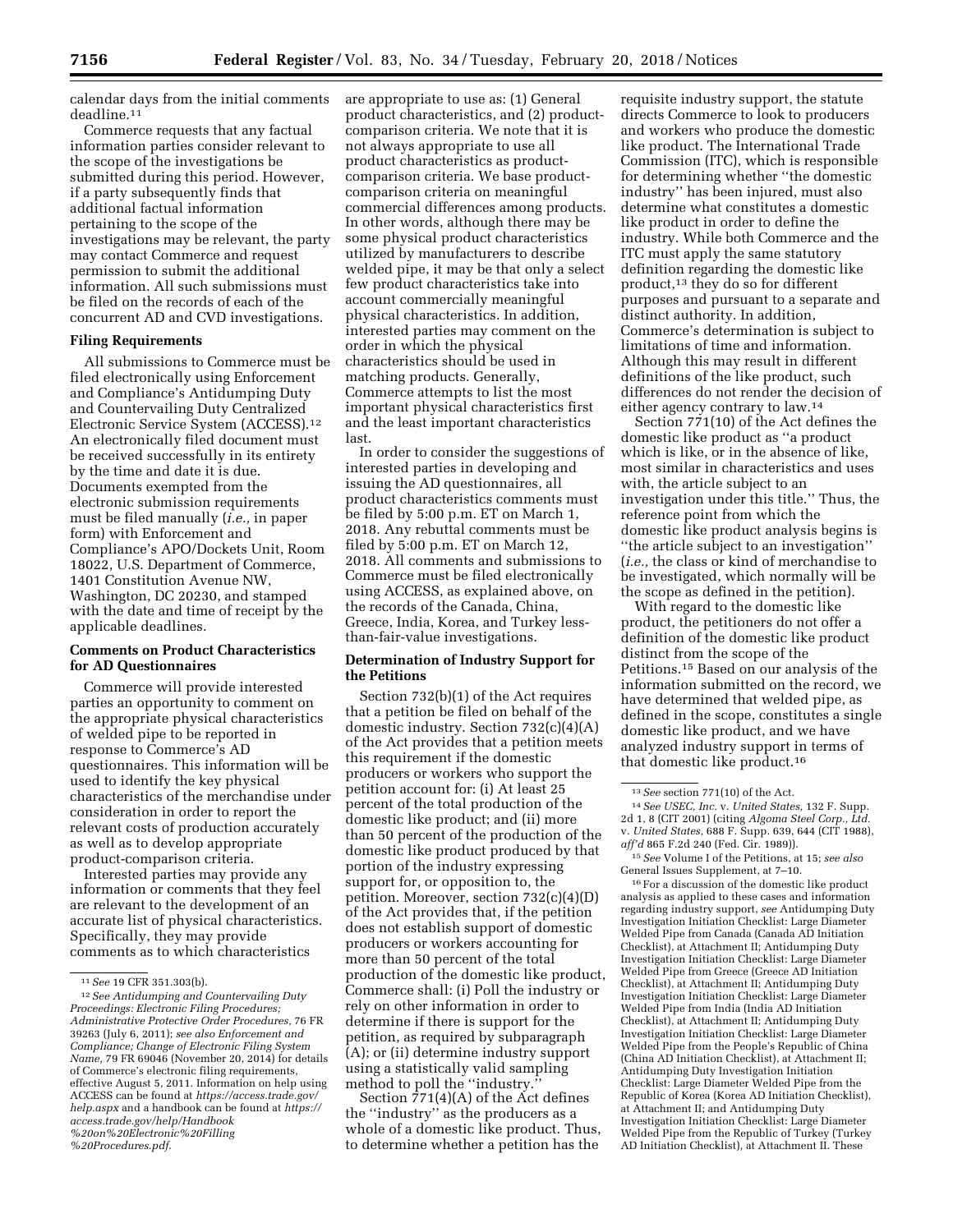In determining whether the petitioners have standing under section 732(c)(4)(A) of the Act, we considered the industry support data contained in the Petitions with reference to the domestic like product as defined in the ''Scope of the Investigations,'' in the Appendix to this notice. The petitioners provided their own 2017 shipments of the domestic like product and 2017 shipments by supporters of the petitions.17 The petitioners compared the total quantity of these shipments to the estimated total shipments of the domestic like product for the entire domestic industry.18 The petitioners explained that they relied on shipment data because production data for the entire domestic industry are not available.19 In addition, the petitioners provided a comparison of their own production and shipment data to demonstrate that shipments are a reasonable proxy for data on production of welded pipe.<sup>20</sup> We relied on data the petitioners provided for purposes of measuring industry support.21

Our review of the data provided in the Petitions, General Issues Supplement, Industry Support Supplement, Scope and Industry Support Supplement, and other information readily available to Commerce indicates that the petitioners have established industry support for the Petitions.22 First, the Petitions established support from domestic producers (or workers) accounting for more than 50 percent of the total production of the domestic like product and, as such, Commerce is not required to take further action in order to evaluate industry support (*e.g.,*  polling).23 Second, the domestic producers (or workers) have met the statutory criteria for industry support under section 732(c)(4)(A)(i) of the Act because the domestic producers (or workers) who support the Petitions

account for at least 25 percent of the total production of the domestic like product.24 Finally, the domestic producers (or workers) have met the statutory criteria for industry support under section 732(c)(4)(A)(ii) of the Act because the domestic producers (or workers) who support the Petitions account for more than 50 percent of the production of the domestic like product produced by that portion of the industry expressing support for, or opposition to, the Petitions.25 Accordingly, Commerce determines that the Petitions were filed on behalf of the domestic industry within the meaning of section 732(b)(1) of the Act.

Commerce finds that the petitioners filed the Petitions on behalf of the domestic industry because they are interested parties as defined in section 771(9)(C) of the Act, and they have demonstrated sufficient industry support with respect to the AD investigations that they are requesting that Commerce initiate.26

In letters dated January 25, January 29, and February 5, 2018, Borusan Mannesmann Boru Sanayi ve Ticaret A.S. and Borusan Istikbal Ticaret T.A.S. (collectively, Borusan), a Turkish producer and exporter, submitted comments on industry support.27 The petitioners responded to these comments in the Scope and Industry Support Supplement, dated February 5, 2018. For further discussion of these comments, *see* Attachment II of the Canada AD Initiation Checklist, China AD Initiation Checklist, Greece AD Initiation Checklist, India AD Initiation Checklist, Korea AD Initiation Checklist, and Turkey AD Initiation Checklist.

# **Allegations and Evidence of Material Injury and Causation**

The petitioners allege that the U.S. industry producing the domestic like product is being materially injured, or is threatened with material injury, by reason of the imports of the subject merchandise sold at less than normal value (NV). In addition, the petitioners allege that subject imports exceed the

27*See* letter from Borusan to Commerce dated January 25, 2018, ''Comments on Industry Support,'' letter from Borusan to Commerce dated January 29, 2018, ''Additional Comments on Industry Support,'' and letter from Borusan to Commerce dated February 5, 2018, ''Additional Comments on Industry Support.''

negligibility threshold provided for under section  $771(24)(A)$  of the Act.<sup>28</sup>

The petitioners contend that the industry's injured condition is illustrated by a significant volume of subject imports; reduced market share; underselling and price depression or suppression; lost sales and revenues; and a negative impact on the domestic industry's U.S. shipments, capacity utilization, production, and financial performance.29 We have assessed the allegations and supporting evidence regarding material injury, threat of material injury, and causation, and we have determined that these allegations are properly supported by adequate evidence, and meet the statutory requirements for initiation.30

# **Allegations of Sales at Less Than Fair Value**

The following is a description of the allegations of sales at less than fair value upon which Commerce based its decision to initiate AD investigations of imports of welded pipe from Canada, China, Greece, India, Korea, and Turkey. The sources of data for the deductions and adjustments relating to U.S. price and NV are discussed in greater detail in the country-specific initiation checklists.

### **Export Price**

For Korea and Turkey, the petitioners based export price (EP) on price quotes for sales of welded pipe produced in, and exported from, those countries and offered for sale in the United States.31 For China, the petitioners based EP on the average unit values (AUVs) of publicly available import data.32 For China, the petitioners also used data regarding sales exported by a Chinese producer of welded pipe to support EP.33 For Canada and India, the

30*See* Canada AD Initiation Checklist, at Attachment III, Analysis of Allegations and Evidence of Material Injury and Causation for the Antidumping and Countervailing Duty Petitions Covering Large Diameter Welded Pipe from Canada, Greece, India, the People's Republic of China, the Republic of Korea, and the Republic of Turkey (Attachment III); *see also* China AD Initiation Checklist, at Attachment III; *see also* Greece AD Initiation Checklist, at Attachment III; *see also* India AD Initiation Checklist, at Attachment III; *see also*  Korea AD Initiation Checklist, at Attachment III; *see also* Turkey AD Initiation Checklist, at Attachment III.

31*See* Korea and Turkey AD Initiation Checklists. 32*See* China AD Initiation Checklist.

checklists are dated concurrently with this notice and on file electronically via ACCESS. Access to documents filed via ACCESS is also available in the Central Records Unit, Room B8024 of the main

<sup>&</sup>lt;sup>17</sup> See Volume I of the Petitions, at 4 and Exhibit I–4; *see also* letter from the petitioners to Commerce dated January 31, 2018, ''Supplement to the Petitions for the Imposition of Antidumping and Countervailing Duties: Industry Support'' (Industry Support Supplement), at 2–3 and Exhibit I–Supp2– 1; *see also* Scope and Industry Support Supplement, at Exhibit I–Supp3–3.

<sup>18</sup> *Id.* 

<sup>19</sup>*See* Industry Support Supplement, at 3.

<sup>20</sup> *Id.* at 3 and Exhibits I–Supp–2–1 and I–Supp2– 2.

<sup>21</sup> *Id.* For further discussion, *see* Attachment II of the Canada AD Initiation Checklist, China AD Initiation Checklist, Greece AD Initiation Checklist, India AD Initiation Checklist, Korea AD Initiation Checklist, and Turkey AD Initiation Checklist. 22 *Id.* 

<sup>23</sup> *Id.; see also* section 732(c)(4)(D) of the Act.

<sup>24</sup>*See* Attachment II of the Canada AD Initiation Checklist, China AD Initiation Checklist, Greece AD Initiation Checklist, India AD Initiation Checklist, Korea AD Initiation Checklist, and Turkey AD Initiation Checklist.

<sup>25</sup> *Id.* 

<sup>26</sup> *Id.* 

<sup>28</sup>*See* Volume I of the Petitions, at 26–27 and Exhibit I–11; *see also* General Issues Supplement, at 15–18 and Exhibits I–Supp–10 and I–Supp–11.

<sup>29</sup> *Id.,* at 13–15, 18–43 and Exhibits I–5 and I–8 through I–18; *see also* General Issues Supplement, at 1, 15–18 and Exhibits I–Supp–1, I–Supp–2, I– Supp–10 and I–Supp–11.

<sup>33</sup> *Id.*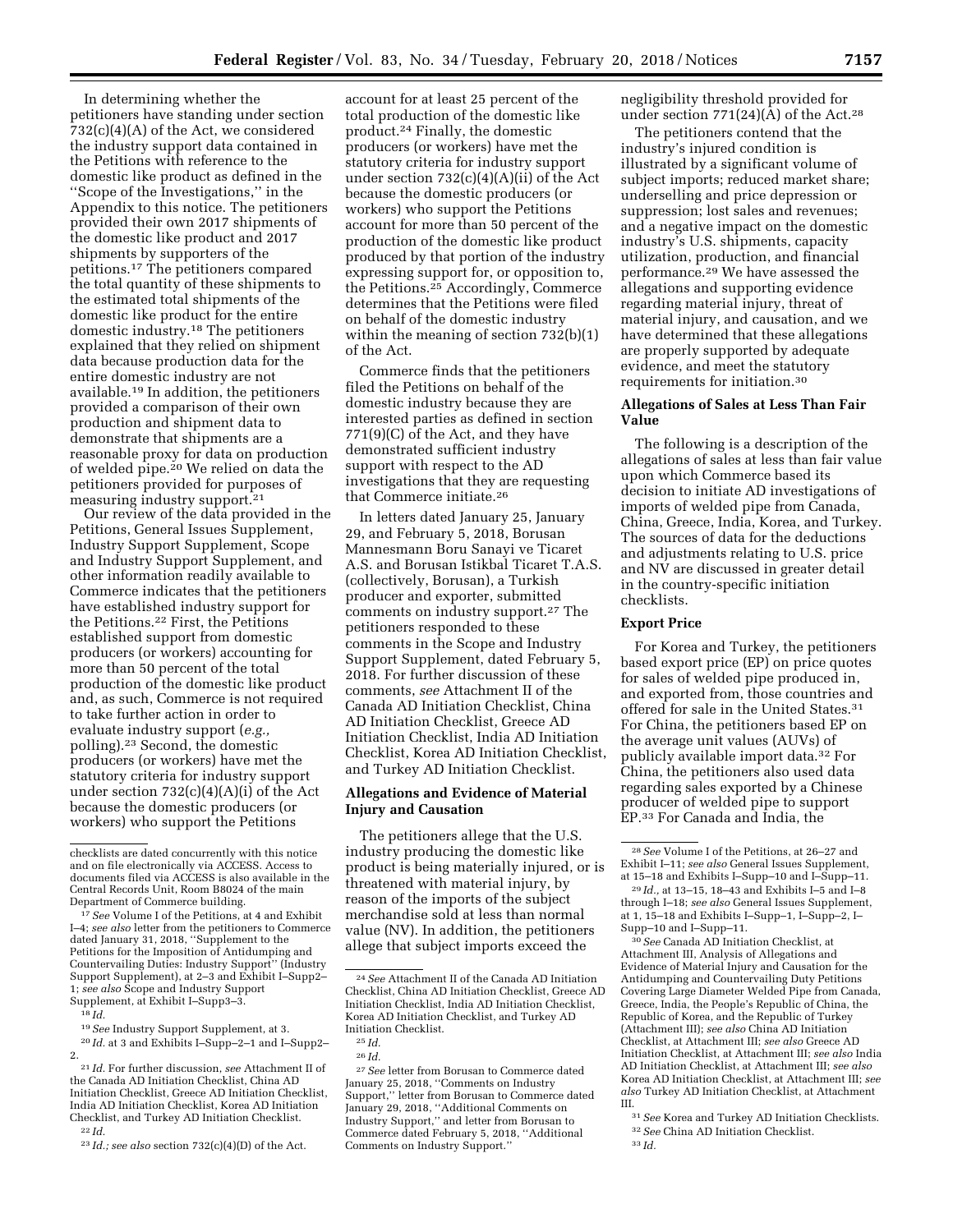petitioners based EP on sales offers for welded pipe produced in, and exported from, those countries, valued using AUVs of publicly available import data.34 Where applicable, the petitioners made deductions from U.S. price for movement and other expenses, consistent with the terms of sale.35

### **Constructed Export Price**

For Greece, because the petitioners had reason to believe the sale was made through a U.S. affiliate, petitioners based constructed export price (CEP) on an offer for sale of welded pipe produced in, and exported from, Greece and offered for sale in the United States.36 The petitioners made deductions from U.S. price for movement expenses consistent with the delivery terms.37 Where applicable, the petitioners also deducted CEP selling expenses from U.S. price.38

## **Normal Value**

For Canada, Greece, India, Korea, and Turkey, the petitioners were unable to obtain reliable information relating to the prices charged for welded pipe in Canada, Greece, India, Korea, and Turkey, or any third country market.39 Because home market and third country prices were not reasonably available, the petitioners calculated NV based on constructed value (CV). For further discussion of CV, *see* the section ''Normal Value Based on Constructed Value'' below.40

With respect to China, Commerce considers China to be an NME country.41 In accordance with section  $771(18)(C)(i)$  of the Act, any determination that a foreign country is an NME country shall remain in effect until revoked by Commerce. Therefore,

38 *Id.* 

39*See* Canada, Greece, India, Korea, and Turkey AD Initiation Checklists.

40 In accordance with section 505(a) of the Trade Preferences Extension Act of 2015, amending section 773(b)(2) of the Act, for this investigation, Commerce will request information necessary to calculate the CV and cost of production (COP) to determine whether there are reasonable grounds to believe or suspect that sales of the foreign like product have been made at prices that represent less than the COP of the product. Commerce no longer requires a COP allegation to conduct this analysis.

41*See Antidumping Duty Investigation of Certain Aluminum Foil from the People's Republic of China: Affirmative Preliminary Determination of Sales at Less-Than-Fair Value and Postponement of Final Determination,* 82 FR 50858, 50861 (November 2, 2017), and accompanying decision memorandum, *China's Status as a Non-Market Economy*.

we continue to treat China as an NME country for purposes of the initiation of this investigation. Accordingly, NV in China is appropriately based on factors of production (FOPs) valued in a surrogate market economy country, in accordance with section 773(c) of the Act.42 In the course of this investigation, all parties, and the public, will have the opportunity to provide relevant information related to the granting of separate rates to individual exporters.

The petitioners claim that Thailand is an appropriate surrogate country for China because it is a market economy country that is at a level of economic development comparable to that of China and it is a significant producer of comparable merchandise that is home to several producers of welded pipe.43 The petitioners provided publicly-available information from Thailand to value all FOPs.44 However, the petitioners relied upon the financial statements of Ternium, S.A., a Mexican producer of welded pipe, to value financial ratios because: (1) Mexico is also a country found by Commerce to be economically comparable to China; and (2) all of the Thai producers of welded pipe that the petitioners identified are either privately held and do not publish publicly-available financial statements or do publish financial statements but those statements indicate that the companies operated at a loss during the POI.45 Therefore, based on the information provided by the petitioners, we determine that it is appropriate to use Thailand as the primary surrogate country, but rely on the financial statements of a Mexican producer of welded pipe to value financial ratios, for initiation purposes.

Interested parties will have the opportunity to submit comments regarding surrogate country selection and, pursuant to 19 CFR  $351.301(c)(3)(i)$ , will be provided an opportunity to submit publicly available information to value FOPs within 30 days before the scheduled date of the preliminary determination.

#### **Factors of Production**

Because information regarding the volume of inputs consumed by Chinese producers/exporters was not reasonably available, the petitioners used the product-specific consumption rates of a

44*See* Volume VIII of the Petitions, at 14–18 and Exhibit AD–CN–16; *see also* the petitioners January 25, 2018, Response to the Supplemental Questions Regarding Volume VIII of the Petition (China Supplemental Response).

U.S. welded pipe producer to estimate the Chinese manufacturers' FOPs.46 The petitioners valued the estimated FOPs using surrogate values from Thailand, as noted above.47 The petitioners used the average POI exchange rate to convert the data to U.S. dollars.48

# **Normal Value Based on Constructed Value**

As noted above, the petitioners were unable to obtain information relating to the prices charged for welded pipe in Canada, Greece, India, Korea, and Turkey, or any third country market; accordingly, the petitioner based NV on CV.49 Pursuant to section 773(e) of the Act, CV consists of the cost of manufacturing (COM), selling, general, and administrative (SG&A) expenses, financial expenses, packing expenses, and profit. For Canada, Greece, India, Korea, and Turkey, the petitioners calculated the COM based on the input factors of production and usage rates from a U.S. producer of welded pipe. The input factors of production were valued using publicly available data on costs specific to Canada, Greece, India, Korea, and Turkey, during the proposed POI.50 Specifically, the prices for raw materials, reclaimed steel scrap, and packing inputs were valued using publicly available import and domestic price data for Canada, Greece, India, Korea, and Turkey.51 Labor and energy costs were valued using publicly available sources for Canada, Greece, India, Korea, and Turkey.52 The petitioners calculated factory overhead, SG&A, and profit for Canada, Greece, India, and Turkey based on the average ratios found in the experience of a producer of welded pipe products or of comparable merchandise from each of these countries.53 Because the petitioners were not able to ascertain the fixed overhead rate of a Korean producer of welded pipe, the petitioners, conservatively, omitted fixed overhead costs in the calculation of COM for Korea.54 The petitioners calculated SG&A and profit for Korea based on the average ratios found in the

51 *Id.* 

53 *Id.* 

<sup>34</sup>*See* Canada and India AD Initiation Checklists. 35*See* Canada, China, India, Korea, and Turkey Initiation Checklists.

<sup>36</sup>*See* Greece Initiation Checklist.

<sup>37</sup> *Id.* 

<sup>42</sup>*See* China AD Initiation Checklist.

<sup>43</sup>*See* Volume VIII of the Petitions, at 10–11.

<sup>45</sup>*See* Volume VIII of the Petitions at 18–19 and Exhibit AD–CN–21.

<sup>46</sup>*See* Volume VIII of the Petitions at 11–12;

China AD Supplement at Exhibit AD–CN–Supp–4.

<sup>47</sup>*See* Volume VIII of the Petitions at 18–19 and Exhibit AD–CN–21.

<sup>48</sup>*See* Volume VIII of the Petitions at 15–16 and Exhibit AD–CN–14; China AD Supplement at Exhibit AD–CN–Supp–3.

<sup>49</sup>*See* Canada AD Initiation Checklist; Greece AD Initiation Checklist; India AD Initiation Checklist; Korea AD Initiation Checklist; and Turkey AD Initiation Checklist.

<sup>50</sup> *Id.* 

<sup>52</sup> *Id.* 

<sup>54</sup>*See* Korea AD Initiation Checklist.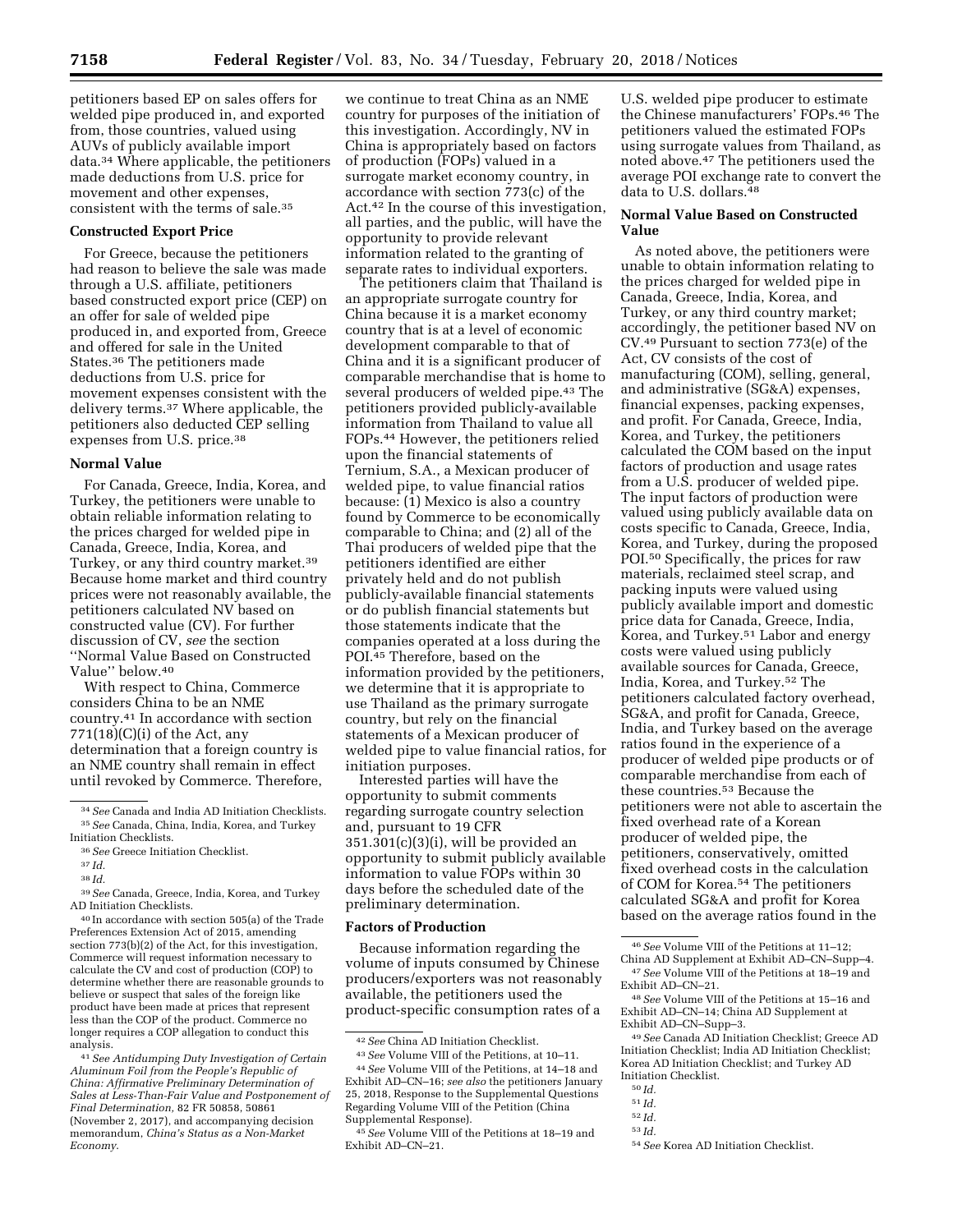experience of a Korean producer of welded pipe products.55

# **Fair Value Comparisons**

Based on the data provided by the petitioners, there is reason to believe that imports of welded pipe from Canada, China, Greece, India, Korea, and Turkey are being, or are likely to be, sold in the United States at less than fair value. Based on comparisons of EP, or CEP, to NV in accordance with sections 772 and 773 of the Act, the estimated dumping margins for welded pipe for each of the countries covered by this initiation are as follows: (1) Canada— 50.89 percent; 56 (2) China—120.84— 132.63 percent; 57 (3) Greece—41.04 percent; 58 (4) India—37.94 percent; 59 (5) Korea—16.18 and 20.39 percent; 60 and  $(6)$  Turkey—66.09 percent.<sup>61</sup>

# **Initiation of Less-Than-Fair-Value Investigations**

Based upon the examination of the AD Petitions, we find that the Petitions meet the requirements of section 732 of the Act. Therefore, we are initiating AD investigations to determine whether imports of welded pipe from Canada, China, Greece, India, Korea, and Turkey are being, or are likely to be, sold in the United States at less than fair value. In accordance with section 733(b)(1)(A) of the Act and 19 CFR 351.205(b)(1), unless postponed, we will make our preliminary determinations no later than 140 days after the date of this initiation.

Under the Trade Preferences Extension Act of 2015, numerous amendments to the AD and CVD laws were made.62 The 2015 law does not specify dates of application for those amendments. On August 6, 2015, Commerce published an interpretative rule, in which it announced the applicability dates for each amendment to the Act, except for amendments contained in section 771(7) of the Act, which relate to determinations of material injury by the ITC.63 The amendments to sections 771(15), 773, 776, and 782 of the Act are applicable to all determinations made on or after

- 58*See* Greece AD Initiation Checklist.
- 59*See* India AD Initiation Checklist.
- 60*See* Korea AD Initiation Checklist.
- 61*See* Turkey AD Initiation Checklist.

62*See* Trade Preferences Extension Act of 2015, Public Law 114–27, 129 Stat. 362 (2015).

63*See Dates of Application of Amendments to the Antidumping and Countervailing Duty Laws Made by the Trade Preferences Extension Act of 2015,* 80 FR 46793 (August 6, 2015).

August 6, 2015, and, therefore, apply to these AD investigations.64

### **Respondent Selection**

The petitioners named six companies in Canada, 65 26 companies in India, 66 28 companies in Korea, 67 and 13 companies in Turkey,68 as producers/ exporters of welded pipe. Following standard practice in AD investigations involving market economy countries, in the event Commerce determines that the number of companies is large and it cannot individually examine each company based upon Commerce's resources, where appropriate, Commerce intends to select respondents based on U.S. Customs and Border Protection (CBP) data for U.S. imports under the appropriate Harmonized Tariff Schedule of the United States numbers listed with the scope in the Appendix, below.

On February 1, 2018 (for Canada), February 2, 2018 (for India), February 5, 2018 (for Korea), and February 6 (for Turkey), Commerce released CBP data under Administrative Protective Order (APO) to all parties with access to information protected by APO and indicated that interested parties wishing to comment regarding the CBP data and respondent selection must do so within three business days of the publication date of the notice of initiation of these AD investigations.69 Commerce will not accept rebuttal comments regarding the CBP data or respondent selection.

Although Commerce normally relies on the number of producers/exporters identified in the petition and/or import data from CBP to determine whether to select a limited number of producers/ exporters for individual examination in AD investigations, the petitioners identified only one company as a producer/exporter of welded pipe in Greece: Corinth Pipeworks S.A.

69*See* Commerce's Letters, ''Large Diameter Welded Line Pipe Antidumping Duty Petition: Release of Customs Data from U.S. Customs and Border Protection;'' ''Large Diameter Welded Pipe from India Antidumping Duty Petition: Release of Customs Data from U.S. Customs and Border Protection;'' ''Large Diameter Welded Pipe from the Republic of Korea Antidumping Duty Petition: Release of Customs Data from U.S. Customs and Border Protection;'' and ''Large Diameter Welded Pipe from Turkey Antidumping Duty Petition: Release of Customs Data from U.S. Customs and Border Protection.'' These documents are dated February 1, 2, 5, and 6, 2018, respectively.

(Corinth).70 We currently know of no additional producers/exporters of merchandise under consideration from Greece, and the petitioners provided information from an independent thirdparty source as support.71 Accordingly, Commerce intends to examine Corinth, the only known producer/exporter in the investigation for Greece.

With respect to China, the petitioners named 157 producers/exporters as accounting for the majority of exports of welded pipe to the United States from China.72 After considering the large number of producers and exporters identified in the Petition, and considering the resources that must be utilized by Commerce to mail quantity and value (Q&V) questionnaires to all of these companies, Commerce has determined that we do not have sufficient administrative resources to mail Q&V questionnaires to all 157 identified producers and exporters. Therefore, Commerce has determined to limit the number of Q&V questionnaires it will send out to exporters and producers based on CBP data for imports meeting the description of the scope of the investigation. Accordingly, Commerce will send Q&V questionnaires based on the producers and exporters that are identified in the Petition and that also appear in the CBP data. On February 1, 2018, Commerce released CBP data under APO to all parties with access to information protected by APO and indicated that interested parties wishing to comment on the CBP data must do so within three business days of the publication date of the notice of initiation of this investigation.73 We further stated that we will not accept rebuttal comments.74

In addition, Commerce will post the Q&V questionnaire along with filing instructions on the Enforcement and Compliance website at *[http://](http://www.trade.gov/enforcement/news.asp) [www.trade.gov/enforcement/news.asp](http://www.trade.gov/enforcement/news.asp)*. In accordance with our standard practice for respondent selection in AD cases involving NME countries, we intend to base respondent selection on the responses to the Q&V questionnaire that we receive.

Producers/exporters of welded pipe from China that do not receive Q&V questionnaires by mail may still submit

73*See* Commerce's Memorandum to the File, ''Releasing U.S. Customs and Border Protection Data,'' dated February 1, 2018.

74 *Id.* 

<sup>55</sup> *Id.* 

<sup>56</sup>*See* Canada AD Initiation Checklist.

<sup>57</sup>*See* China AD Initiation Checklist.

<sup>64</sup> *Id.* at 46794–95. The 2015 amendments may be found at *[https://www.congress.gov/bill/114th](https://www.congress.gov/bill/114th-congress/house-bill/1295/text/pl)[congress/house-bill/1295/text/pl](https://www.congress.gov/bill/114th-congress/house-bill/1295/text/pl)*.

<sup>65</sup>*See* Volume I of the Petitions at Exhibit I–3. 66 *Id.* 

<sup>67</sup> *Id.* 

<sup>68</sup> *Id.* 

<sup>70</sup>*See* Volume I of the Petitions, at Exhibit I–3; Volume III of the Petitions, at 3; and Greece AD Supplement, at 2–3. 71*See* Volume III of the Petitions, at Exhibit AD–

GR–3; and Greece AD Supplement, at Exhibit AD–

<sup>&</sup>lt;sup>72</sup> See General Issues Supplement, at Exhibit I– Supp–4.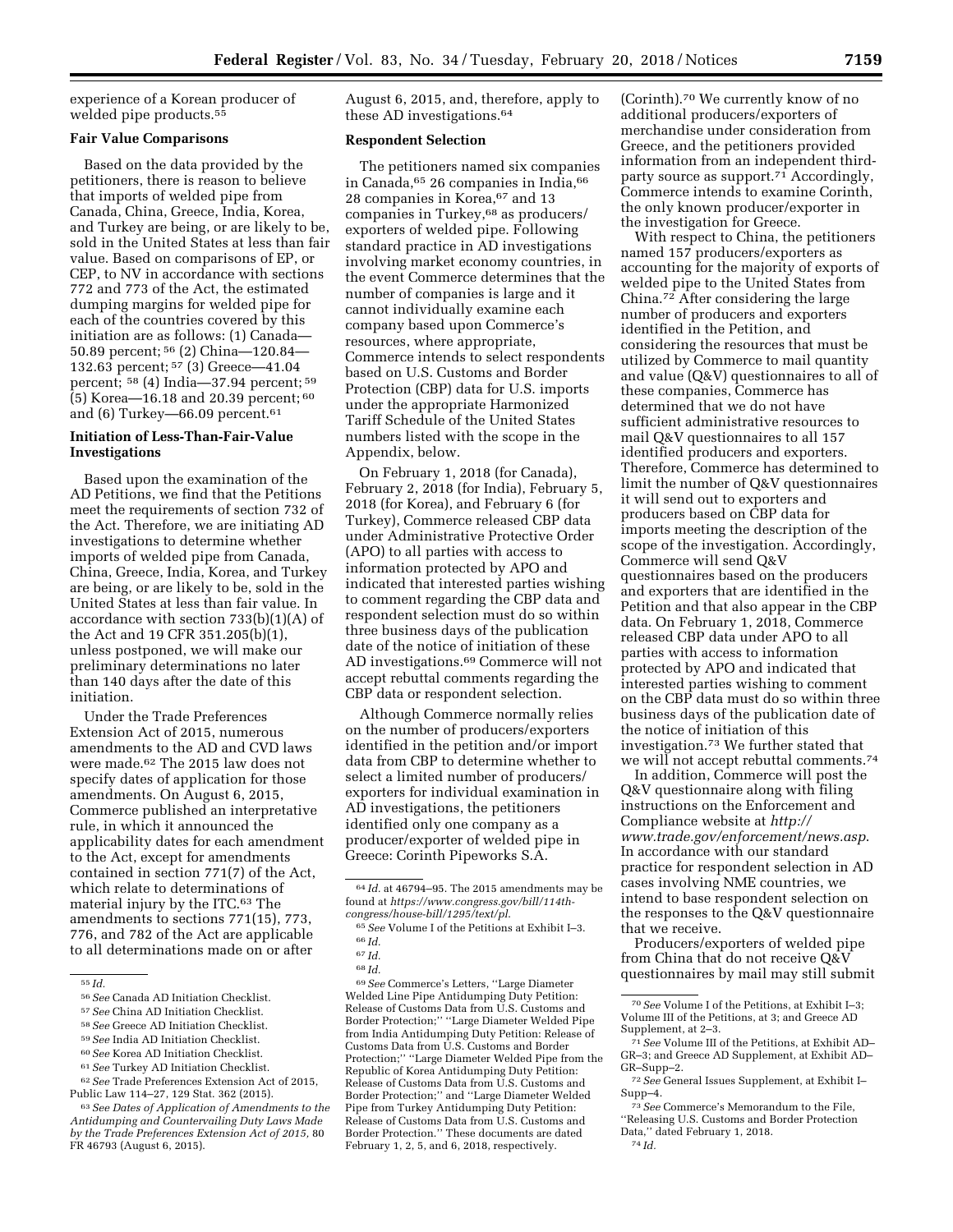a response to the Q&V questionnaire and can obtain a copy of the Q&V questionnaire from Enforcement & Compliance's website. The Q&V response must be submitted by the relevant Chinese exporters/producers no later than 5:00 p.m. ET on February 23, 2018. All Q&V responses must be filed electronically via ACCESS.

# **Separate Rates**

In order to obtain separate-rate status in an NME investigation, exporters and producers must submit a separate-rate application.75 The specific requirements for submitting a separate-rate application in the China investigation are outlined in detail in the application itself, which is available on Commerce's website at *[http://enforcement.trade.gov/](http://enforcement.trade.gov/nme/nme-sep-rate.html) [nme/nme-sep-rate.html](http://enforcement.trade.gov/nme/nme-sep-rate.html)*. The separaterate application will be due 30 days after publication of this initiation notice.76 Exporters and producers who submit a separate-rate application and have been selected as mandatory respondents will be eligible for consideration for separate-rate status only if they respond to all parts of Commerce's AD questionnaire as mandatory respondents. Commerce requires that companies from China submit a response to both the Q&V questionnaire and the separate-rate application by the respective deadlines in order to receive consideration for separate-rate status. Companies not filing a timely Q&V response will not receive separate-rate consideration.

### **Use of Combination Rates**

Commerce will calculate combination rates for certain respondents that are eligible for a separate rate in an NME investigation. The Separate Rates and Combination Rates Bulletin states:

{w}hile continuing the practice of assigning separate rates only to exporters, all separate rates that the Department will now assign in its NME Investigation will be specific to those producers that supplied the exporter during the period of investigation. Note, however, that one rate is calculated for the exporter and all of the producers which supplied subject merchandise to it during the period of investigation. This practice applies both to mandatory respondents receiving an individually calculated separate rate as well as the pool of non-investigated firms receiving the weighted-average of the

individually calculated rates. This practice is referred to as the application of ''combination rates'' because such rates apply to specific combinations of exporters and one or more producers. The cash-deposit rate assigned to an exporter will apply only to merchandise both exported by the firm in question *and*  produced by a firm that supplied the exporter during the period of investigation.<sup>77</sup>

# **Distribution of Copies of the Petitions**

In accordance with section 732(b)(3)(A)(i) of the Act and 19 CFR 351.202(f), copies of the public version of the Petitions have been provided to the governments of Canada, China, Greece, India, Korea, and Turkey *via*  ACCESS. To the extent practicable, we will attempt to provide a copy of the public version of the Petitions to each exporter named in the Petitions, as provided under 19 CFR 351.203(c)(2).

### **ITC Notification**

We will notify the ITC of our initiation, as required by section 732(d) of the Act.

# **Preliminary Determinations by the ITC**

The ITC will preliminarily determine, within 45 days after the date on which the Petitions were filed, whether there is a reasonable indication that imports of welded pipe from Canada, China, Greece, India, Korea, and/or Turkey are materially injuring or threatening material injury to a U.S. industry. A negative ITC determination for any country will result in the investigation being terminated with respect to that country.78 Otherwise, the investigations will proceed according to statutory and regulatory time limits.

# **Submission of Factual Information**

Factual information is defined in 19 CFR 351.102(b)(21) as: (i) Evidence submitted in response to questionnaires; (ii) evidence submitted in support of allegations; (iii) publicly available information to value factors under 19 CFR 351.408(c) or to measure the adequacy of remuneration under 19 CFR 351.511(a)(2); (iv) evidence placed on the record by Commerce; and (v) evidence other than factual information described in (i)–(iv). 19 CFR 351.301(b) requires any party, when submitting factual information, to specify under which subsection of 19 CFR 351.102(b)(21) the information is being submitted 79 and, if the information is submitted to rebut, clarify, or correct factual information already on the record, to provide an explanation identifying the information already on

the record that the factual information seeks to rebut, clarify, or correct.<sup>80</sup> Time limits for the submission of factual information are addressed in 19 CFR 351.301, which provides specific time limits based on the type of factual information being submitted. Interested parties should review the regulations prior to submitting factual information in these investigations.

# **Extensions of Time Limits**

Parties may request an extension of time limits before the expiration of a time limit established under 19 CFR 351.301, or as otherwise specified by the Secretary. In general, an extension request will be considered untimely if it is filed after the expiration of the time limit established under 19 CFR 351.301. For submissions that are due from multiple parties simultaneously, an extension request will be considered untimely if it is filed after 10:00 a.m. ET on the due date. Under certain circumstances, we may elect to specify a different time limit by which extension requests will be considered untimely for submissions which are due from multiple parties simultaneously. In such a case, we will inform parties in the letter or memorandum setting forth the deadline (including a specified time) by which extension requests must be filed to be considered timely. An extension request must be made in a separate, stand-alone submission; under limited circumstances we will grant untimely-filed requests for the extension of time limits. Parties should review *Extension of Time Limits; Final Rule,* 78 FR 57790 (September 20, 2013), available at *[http://www.gpo.gov/fdsys/](http://www.gpo.gov/fdsys/pkg/FR-2013-09-20/html/2013-22853.htm)  [pkg/FR-2013-09-20/html/2013-](http://www.gpo.gov/fdsys/pkg/FR-2013-09-20/html/2013-22853.htm) [22853.htm,](http://www.gpo.gov/fdsys/pkg/FR-2013-09-20/html/2013-22853.htm)* prior to submitting factual information in these investigations.

### **Certification Requirements**

Any party submitting factual information in an AD or CVD proceeding must certify to the accuracy and completeness of that information.81 Parties must use the certification formats provided in 19 CFR 351.303(g).82 Commerce intends to reject factual submissions if the submitting party does not comply with the applicable revised certification requirements.

<sup>75</sup>*See* Policy Bulletin 05.1: Separate-Rates Practice and Application of Combination Rates in Antidumping Investigation involving Non-Market Economy Countries (April 5, 2005), available at *<http://enforcement.trade.gov/policy/bull05-1.pdf>* (Policy Bulletin 05.1).

<sup>76</sup>Although in past investigations this deadline was 60 days, consistent with 19 CFR 351.301(a), which states that ''the Secretary may request any person to submit factual information at any time during a proceeding,'' this deadline is now 30 days.

<sup>77</sup>*See* Policy Bulletin 05.1 at 6 (emphasis added). 78 *Id.* 

<sup>79</sup>*See* 19 CFR 351.301(b).

<sup>80</sup>*See* 19 CFR 351.301(b)(2).

<sup>81</sup>*See* section 782(b) of the Act.

<sup>82</sup>*See also Certification of Factual Information to Import Administration During Antidumping and Countervailing Duty Proceedings,* 78 FR 42678 (July 17, 2013) (*Final Rule*). Answers to frequently asked questions regarding the *Final Rule* are available at *[http://enforcement.trade.gov/tlei/notices/factual](http://enforcement.trade.gov/tlei/notices/factual_info_final_rule_FAQ_07172013.pdf)*\_ *info*\_*final*\_*rule*\_*FAQ*\_*[07172013.pdf](http://enforcement.trade.gov/tlei/notices/factual_info_final_rule_FAQ_07172013.pdf)*.